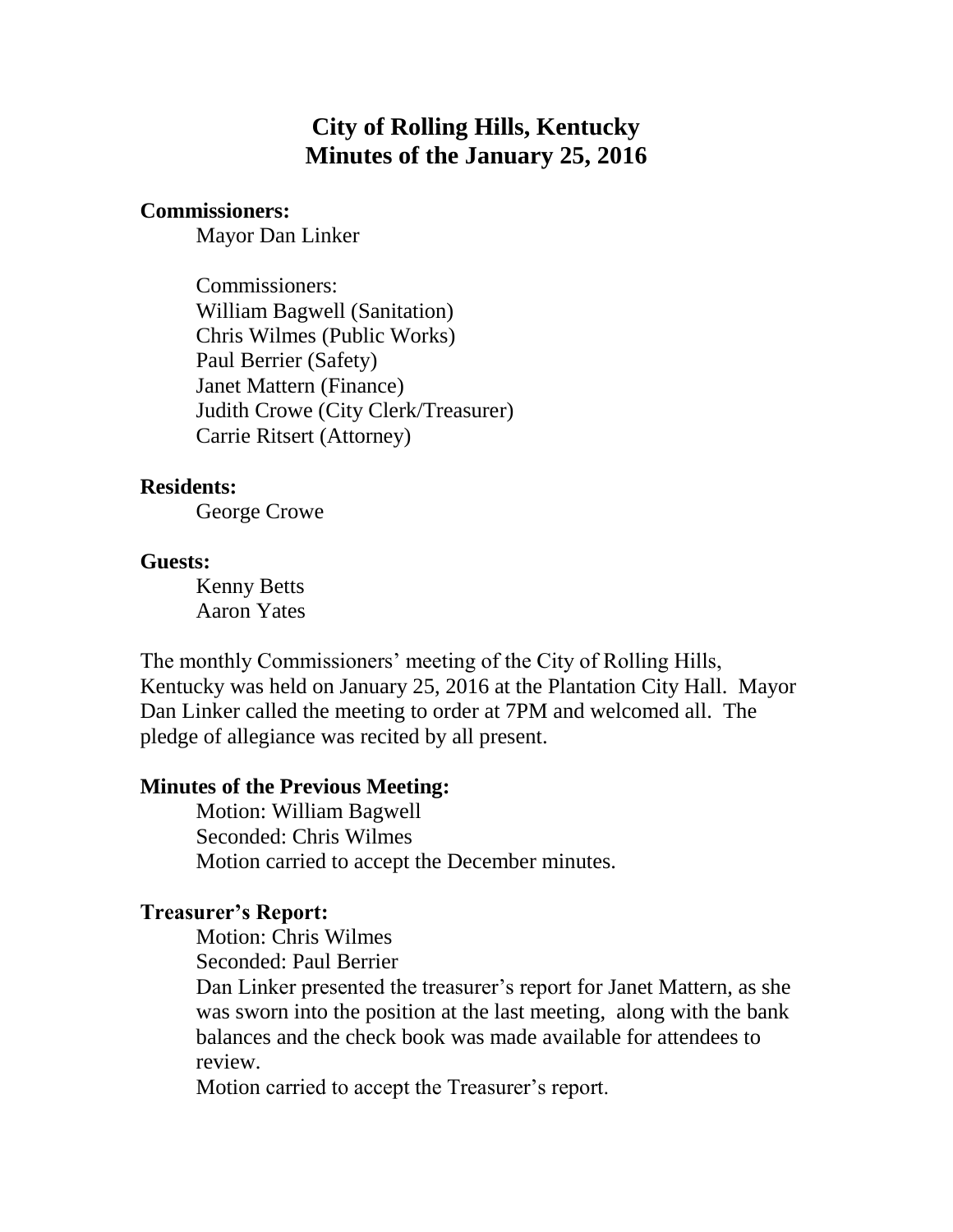### **Municipal Orders:**

Janet read the municipal orders. Motion: Chris Wilmes Seconded: Paul Berrier Motion carried to approve the municipal orders.

## **Public Forum:**

Aaron Yates, police officer with the City of Meadowvale talked to the commissioners about using their police department for our city. He passed out a copy of a proposed contract that would charge the city the same rate that we are now paying to Kentuckiana Law Enforcement. He stated that they could patrol more and be able to issue tickets in our behalf.

### **Mayor's Report:**

Dan Linker presented the Mayor's report, see attached. Dan stated that the newsletter was delivered by residents in the City. Dan will put on the city website about soliciting a high school or college student to do an intern with the city newsletter. Also do another resident spot light and Paul can do a safety column.

On January 21, Dan and Janet attended a meeting for city planning on how to proceed on a project and how much it would cost. Janet had a copy of the material that was passed out and she will make copies for all the commissioners.

## **Commissioners Report:**

### **Public Works:**

Chris Wilmes presented the Public Works report. He stated that the paint company trucks were still coming down Langdon. There was a water meter cover on the corner of Aylesbury and Langdon.

### **Sanitation:**

Bill Bagwell presented the Sanitation report and reported no misses for the month.

### **Safety:**

Paul Berrier stated that there were thefts and burglaries in the city. He will get with several security companies about getting cameras installed to see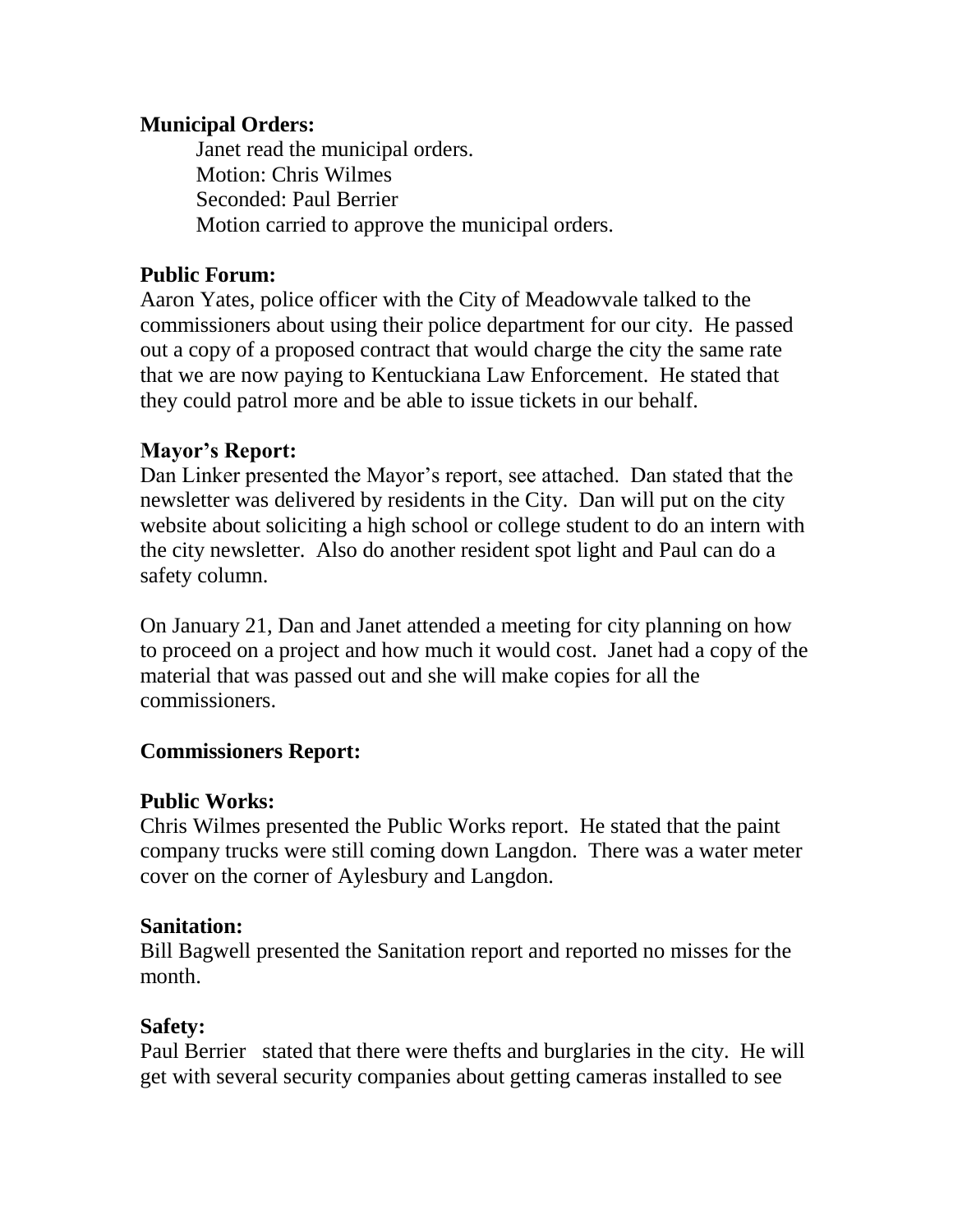what trucks are coming in Langdon. He will check and compare the City of Meadowvale and Kentuckiana to see which would be best for the City.

### **Code Enforcement Officer:**

Kenny Betts gave his report. He passed out the violation hangers that will be used and stated that when used they will be turned over to Judy to file and make sure that fines are paid.

# **City Attorney:**

Carrie Ritsert gave her report, see attached. Still waiting for validation of the business ordinance license. Carrie stated that the grant money should be placed in the general fund.

# **City Clerk:**

Judy stated that she sent Carrie the names of the residents that are several years delinquent with their taxes. She passed out the W-2's to everyone and asked that they be checked and make sure everything is correct. Payments are coming in from the insurance carriers for the first quarter.

## **Old Business:**

Signs – Chris stated that he got prices for signs that state "NO TRUCKS", and asked where to put the signs. What the signage should read and if they should be concreted in.

The grant money is good until the  $30<sup>th</sup>$  of June, 2016, only received \$5,000.00. Dan and Janet will look into it because they stated that the City would get \$10,000.00.

## **New Business:**

Discussion about having a municipal order for City disbursements. Need Lawn specs for the summer. Dan requested the last 2 or 3 years of landscaping bills for mulch, plants, trimming, etc.

Louisville will negotiate for the new fiber optic with Google. All the cities within Jefferson County will be included in the ordinance. The final draft for the company will be in February.

Motion: Paul Berrier to have a municipal order for the high speed. Chris Wilmes seconded, motion was carried to accept the municipal order.